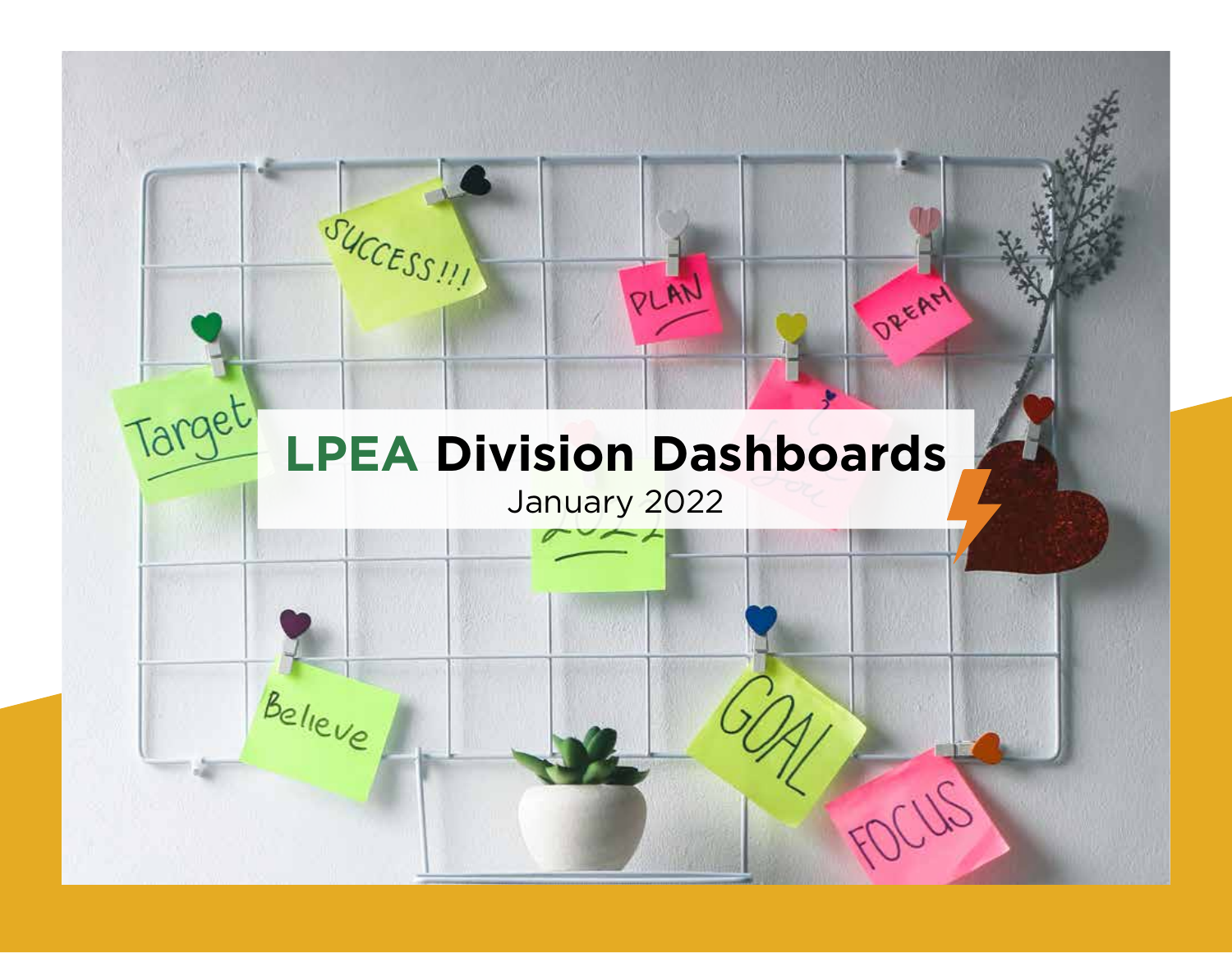## Key Performance Indicators

| <b>Attribute</b>                  | <b>Metric</b>                                                          | <b>YTD Goal</b> | <b>YTD Actual</b> | <b>Status</b> |
|-----------------------------------|------------------------------------------------------------------------|-----------------|-------------------|---------------|
| Safety                            | Average Safety Meeting Attendance (%)                                  | $>= 80.00$      | 75.22             |               |
| Reliability                       | System Average Interruption Duration Index (SAIDI; min/yr)             | < 6.083         | 6.055             |               |
|                                   | System Average Interruption Frequency Index (SAIFI, outages/member-yr) | < 0.081         | 0.073             | $\checkmark$  |
|                                   | Average System Availability Index (ASAI, %)                            | >99.986         | 99.986            | $\checkmark$  |
| Finance                           | <b>Financial Health Score</b>                                          | $>= 100.00$     | 454.34            | $\checkmark$  |
|                                   | YTD Operating Margin (% of Revenue)                                    | $>= 1.5$        | 11.33             | $\checkmark$  |
|                                   | Cash Reserves (% of Operating Costs)                                   | $16 - 20$       | 12.17             |               |
|                                   | Debt Financing (% of Equity)                                           | $\leq$ = 100    | 72.96             | $\checkmark$  |
|                                   | Modified Debt Service Coverage (MDSC)                                  | $>= 1.35$       | 3.09              | $\checkmark$  |
|                                   | Operating Times Interest Earned Ratio (OTIER)                          | $>= 1.50$       | 5.07              | $\checkmark$  |
|                                   | Equity (%)                                                             | $45 - 50$       | 52.97             |               |
| <b>Beneficial Electrification</b> | BE Sales (kWh)                                                         | $= 6,200$       | 10,428            | $\checkmark$  |
| Information Technology            | Average Critical System Uptime (%)                                     | $>= 99.9$       | 99.988            |               |

 $\checkmark$ Meeting or exceeding performance goal

Ţ Monitoring performance

 $\boldsymbol{\mathsf{x}}$ Not on track to meet performance goal

Date Range: 01/01/2022 - 01/31/2022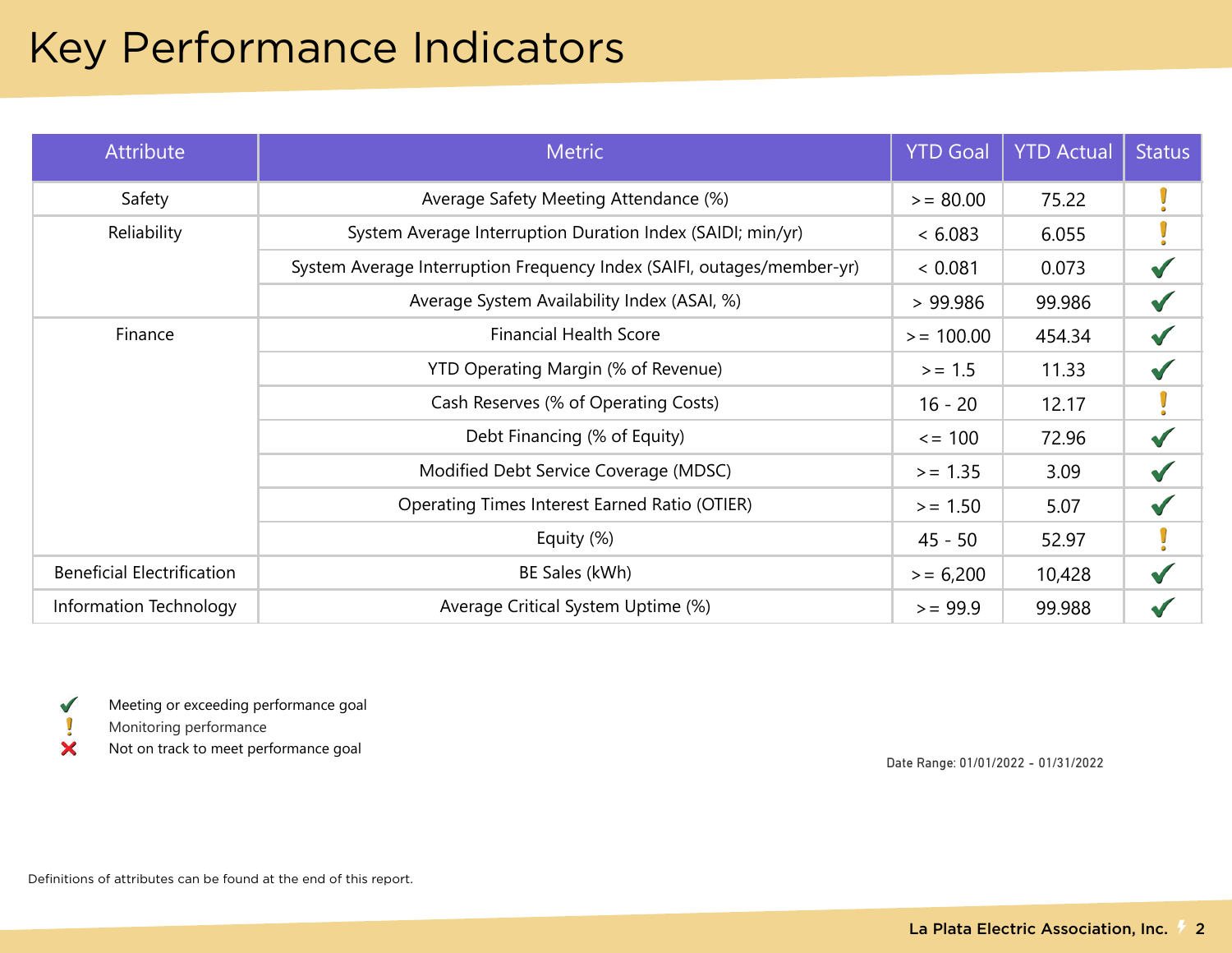# **JANUARY HIGHLIGHTS**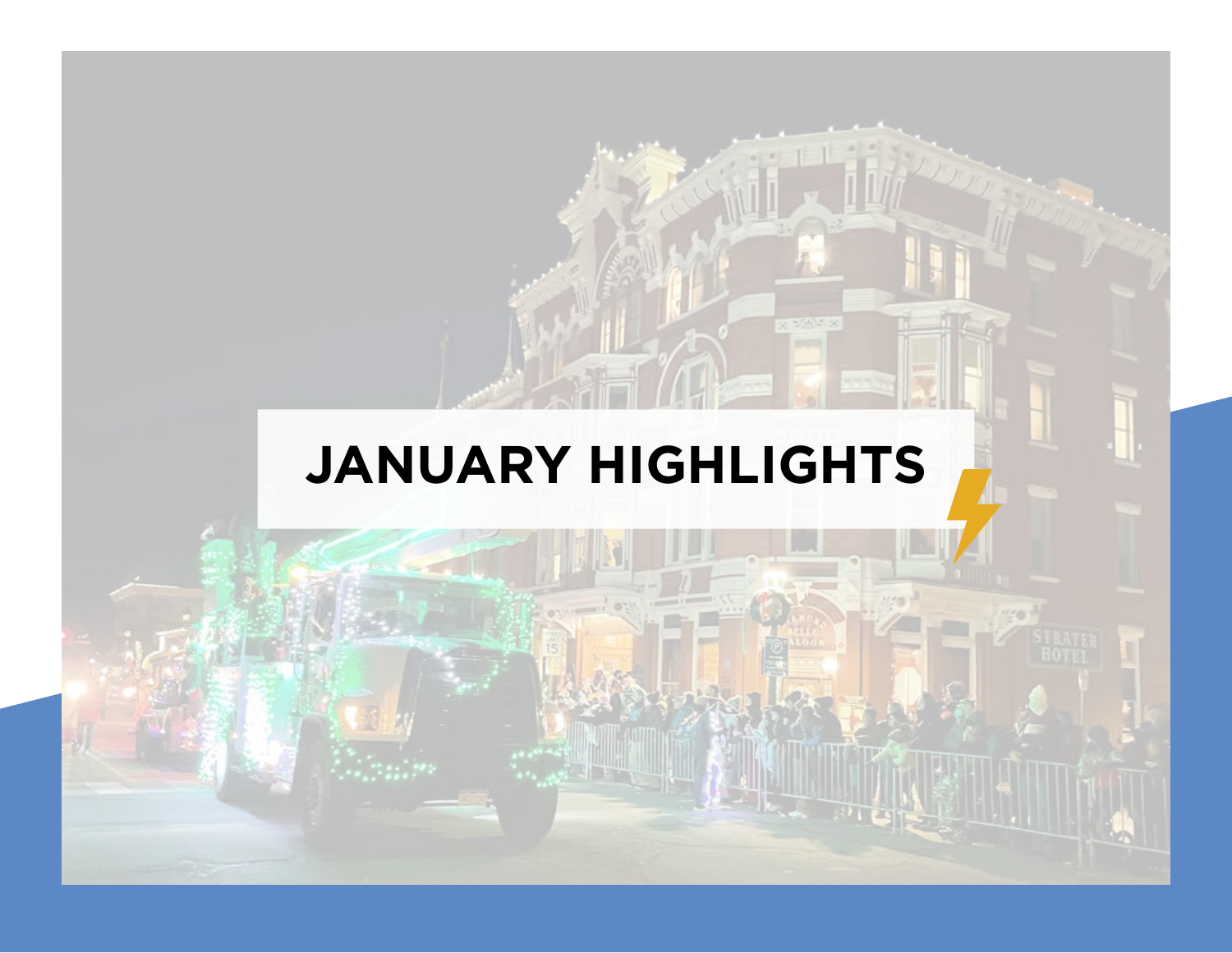Executive Report **Be safe and excellent in all we do** Be safe and excellent in all we do



#### **NRECA**

Attended the CEO Close-Up event hosted by NRECA and helped facilitate the Women in Power CEO session.





#### Department of Energy Education

Held numerous calls with the Department of Energy to educate them on cooperative's efforts on Beneficial Electrification, demand response, and community clean power.



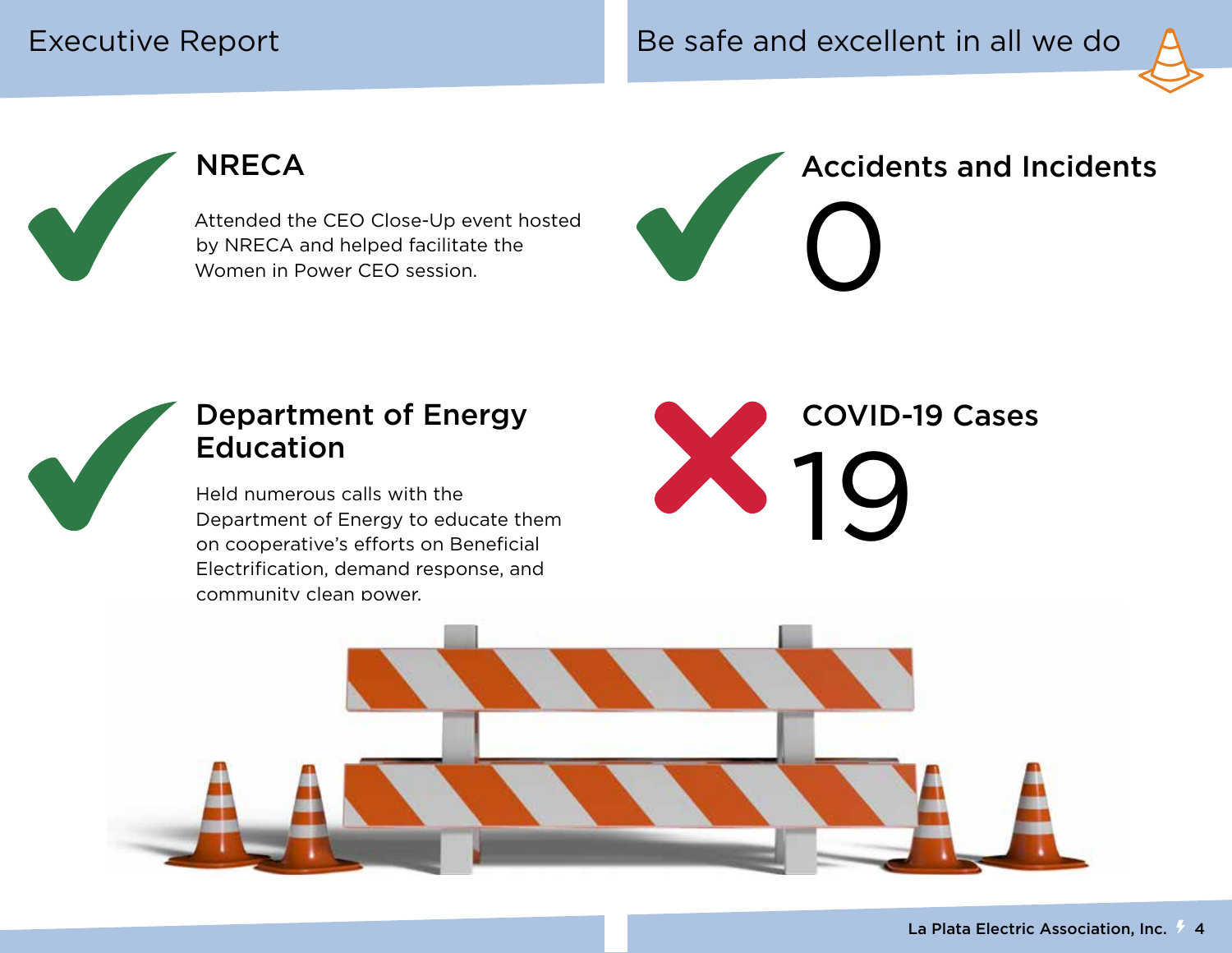#### Be safe and excellent in all we do  $A$  Keep the lights on







#### LPEA Lineworker of the Year

LPEA awarded its first-ever lineworker of the year awards to Brent Tanner in Archuleta County and Clinton Peak in La Plata County. Winners were selected by a vote of their peers based on safety practices, leadership, efficiency, collaboration, and innovation.



#### Smart Reclosers

LPEA's first three electronic reclosers are installed and operational in the Cliffs subdivision and in the Forest Lakes subdivision. These reclosers have situational learning capabilities and can be remotely controlled from LPEA dispatch.



### Supply Issues

LPEA's warehouse, finance, and operations teams continue to avoid major shortages through good management and communication processes.



#### Capital Project Update

Continued to make major progress on the HWY 550 line-relocation project.



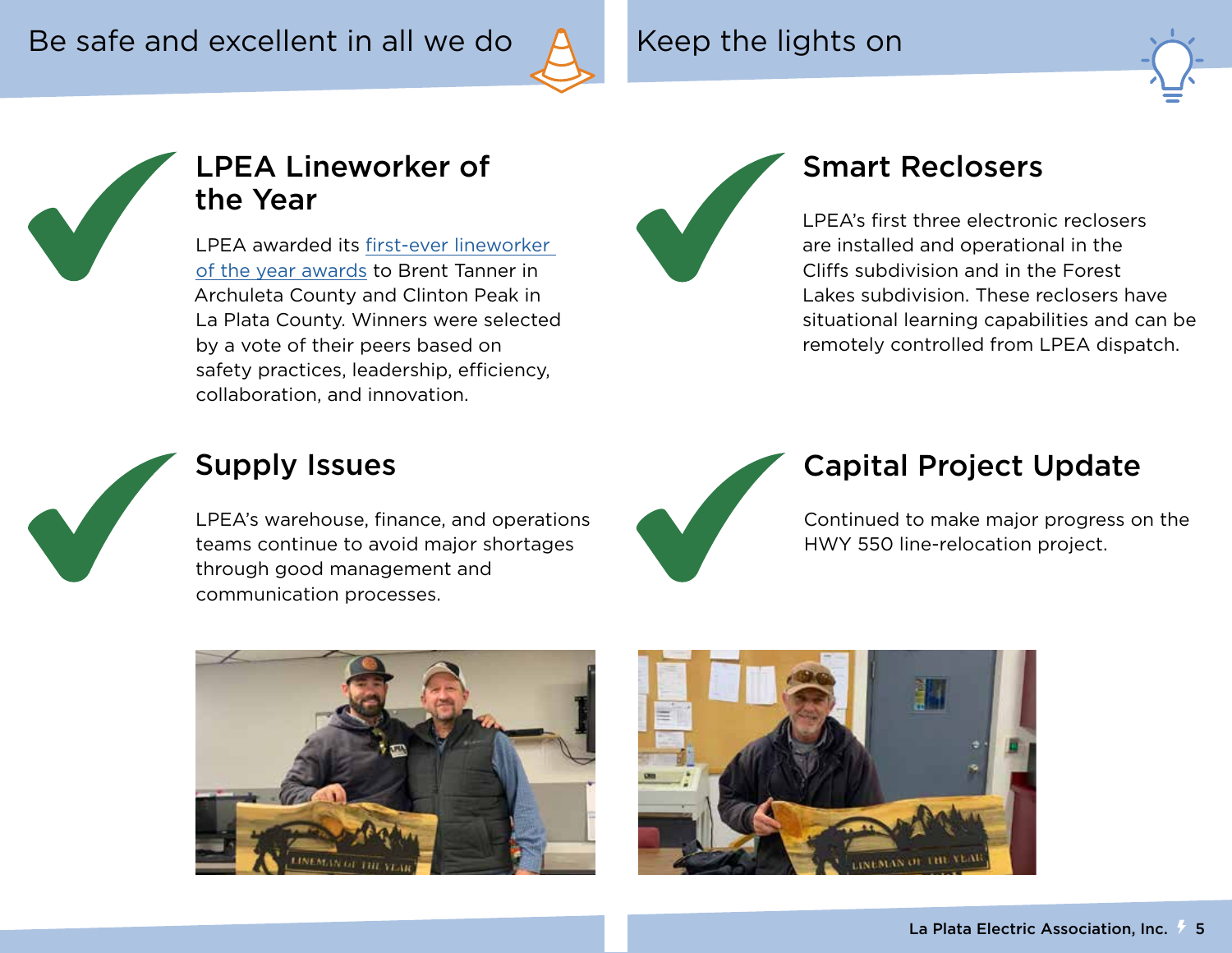#### Source clean, local, low-cost power  $\Lambda$  Be a trusted community partner





#### CTP Methodologies Analyzed

Tri-State and United Power submitted competing methodologies to FERC creating high/low range for BDP comparison.



#### Giving Tree Finals

LPEA's 2021/2022 Giving Tree program collected a total of \$14,417 in donations. This is a smaller amount than the \$19,000+ collected in 2020/2021, but it helped more members (460 this year vs. 395 last) and we still have \$1,900 to be distributed.



#### Partial Contract **Negotiations**

Continued positive partial contract negotiations and developed settlement documents.



#### Website Improvements

Implemented quick navigation buttons on LPEA's home page to help members access what they need faster. Launched new sections to educate members on beneficial electrification and to provide information on LPEA's sponsorship program.



### Snowdown Light Parade

More than 30 LPEA employees and family members collaborated to decorate LPEA's 2022 Snowdown float and walk the parade dressed as wizards, dragons, and unicorns.